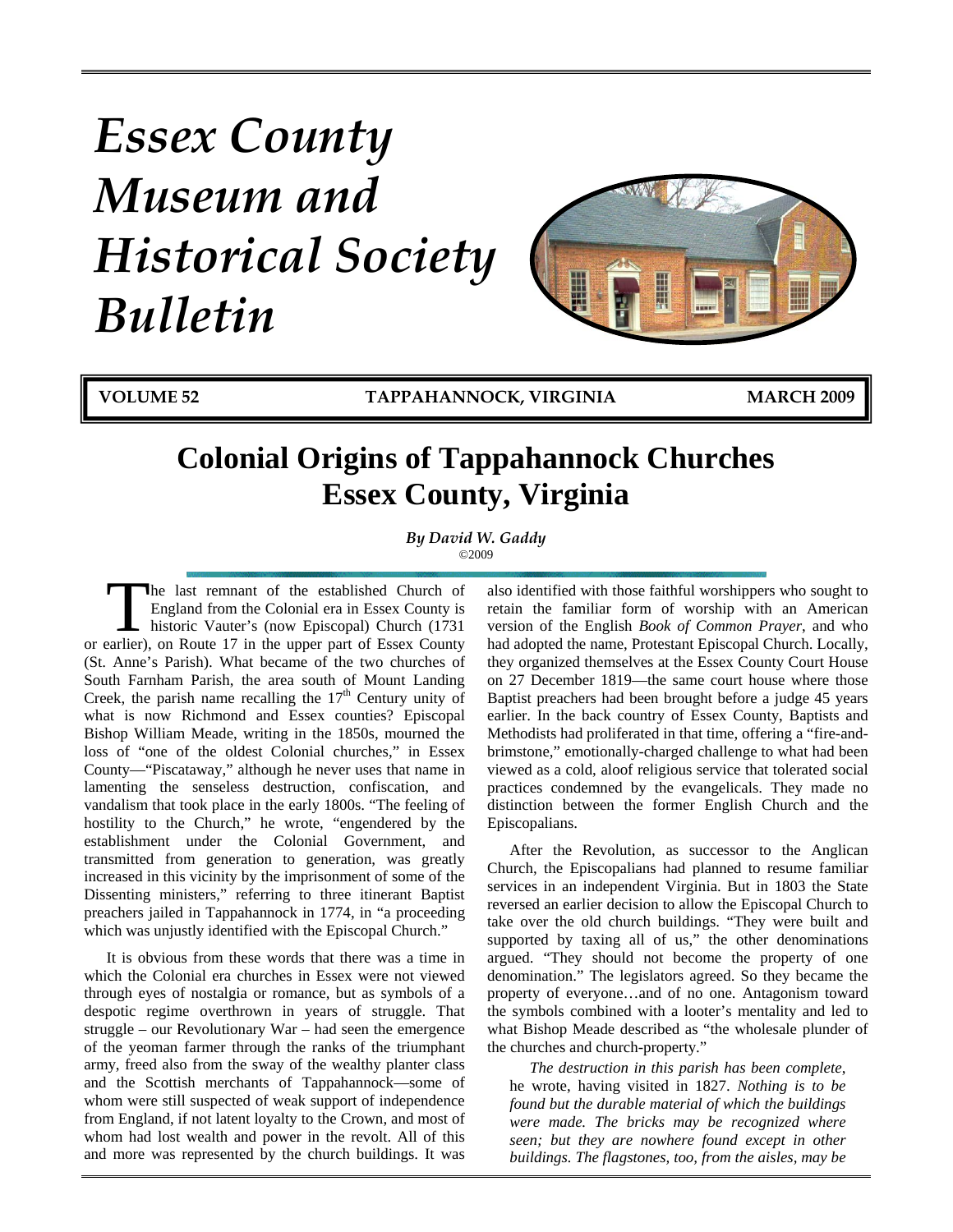*seen in walks and in hearths; but not a whole brick, much less one upon another, not a piece of timber, is to be seen where the temples of the living God stood. The monuments of the dead were not even spared in the general depredation. These were dragged from their resting-places and made into grindstones, and may still be identified by parts of the original inscriptions.* 

*…[N]o vestry-book is to be found belonging to the parish, no Bible, Prayer Book, font, nor Communiontable; and the strange fact can only be accounted for by supposing that they shared one common ruin with the churches.* 

(Vestry books and some Colonial era records dating to 1733 were held for safe-keeping by Warner Lewis of "Lewis Level" and later restored to South Farnham Parish, where they are now in the custody of St. John's, Tappahannock.)

The first church building in what is now South Farnham Parish was probably erected in 1660 or during the prior decade, and was probably a wooden structure. This was during a time in which the two sides of the Rappahannock River were part of the same county, "Old" Rappahannock. Farnham Parish, also spanning the river, was divided into North and South in 1684, and the county was divided into Richmond and Essex in 1692. (Since 1721, and the transfer of St. Mary's to Caroline County, two parishes, St. Anne's in the northern part, and South Farnham in the south, have constituted the Episcopal divisions of Essex.) This first church, referred to in deeds of 1673 and later, lay on the south side of the lower main branch of Hoskins' Creek, on "Church Road" and "Church Swamp" adjoining, generally to the west southwest of Tappahannock town. The earliest named reference found (1675) calls it by the Indian name, Piscataway. Records indicate that it was located on the north (upper side) of the creek of that name and that a replacement was being planned. The newer church was constructed at the head of Church Swamp on an elevation that came to be known as Church Hill, although the name no longer appears on maps.

A church for the lower part of the parish was probably erected about the same time as the formation of the parish (1684), and became known simply as Lower Piscataway, by distinction from Upper Piscataway, the original church and its successors. Lower Piscataway was located just west of present-day Ozeana on the 17th Century Bowler property called Marigold (Mary Gold). It was evidently of brick, for bricks from the Lower Piscataway Church are said to have been used in the construction of a house at Marigold. A granite marker on the property was placed by the vestry of South Farnham in the mid-1900s. (In his *History of Old Rappahannock County, Virginia, 1656-1692*, published by his \*daughter, Pauline Pearce Warner in 1965, long-time Essex County surveyor, antiquarian and historian Thomas Hoskins Warner described the crumbled ruins of Lower Piscataway apparently from direct observation. Likening it to Vauter's in "the same general design," he stated that the brick building was 60'x33' with a wing 40'x20' and overall

A successor to the Upper Church—the third and last structure, perhaps also akin to Vauter's—was built of brick at another location between Hoskins' and Piscataway creeks prior to 1728, when it was referred to as "the new brick church." It probably was close to the Church Hill location. A granite marker placed by the vestry of South Farnham locates the site near the entrance to St. Johns [Baptist Church] Road (formerly referred to as "Church Road") off DeSha Road—State secondary road 659 northeast of Kino – the name, DeSha, once an area called "Texas," also having disappeared from the map.

Regrettably, no distinction is made between the two churches in Bishop Meade's account, nor have historians been able to separate them, so as to determine which met its fate last.

*One of these buildings,* he wrote, *was preserved from destruction by a worthy old gentleman* [Newman Brockenbrough, the last Colonial warden of Lower Piscataway] – *who is said to have watched, with his servants, night after night, to protect the house of God. When he died* [1816]*, the work of destruction went on, nor ceased till nothing was left to tempt the cupidity of the plunderers. The other was spared, to meet, if possible, a worse fate. The bricks and nails were the most tempting materials in this house; and, as the readiest way to obtain these was to fire the building, this was done accordingly. But the first attempt to burn it was unsuccessful; the fire, after burning for a time, went out of itself. No one of sensibility could see this house of God as it then stood—charred and blackened by fire, hacked by axes, and otherwise injured by Vandal hands—and not have his feelings deeply moved. But this condition did not suffice the spirit that was bent on its destruction. It stood a short time longer, was again fired, and burned to the ground.*

In her 1936 biographical sketch of The Rev. Mr. Lewis Latané, Colonial minister to the parish for thirty years, Lucy Temple Latané wrote,

*The sites are known, and some years ago* [in 1913] *the vestry of St. John's Church, Tappahannock placed substantial granite blocks bearing dates and a few facts to mark the place of each. In the grove where the upper church stood near Tappahannock there is now a colored church, but the other site is in the deep woods, to be found only by one who is familiar with the place. I was glad to be taken there in the summer of 1929, and see for myself where the old church had stood.*

Reference to "a grove" led Dr. George Carrington Mason, historian of the Southern Diocese of Virginia, writing in the mid-1940s, to conclude that the Lower Church was the last to be razed, because it—and not the Upper Church—lay in a grove of oaks. On the contrary, (Upper)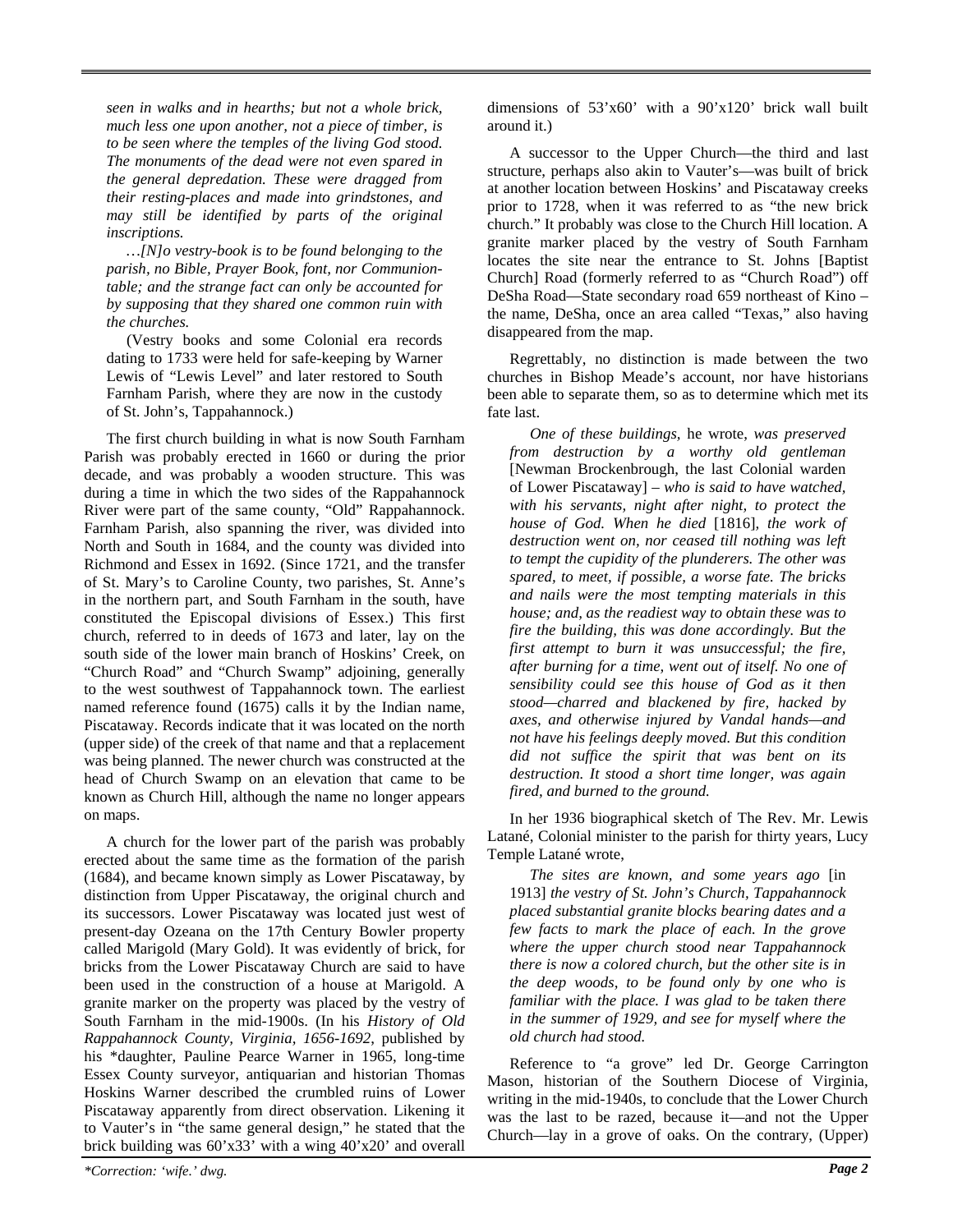Piscataway was the older and principal church in the parish—and it did also lie in a grove of oaks. Not to distinguish which of the two, but to refer by the single name, certainly implies the upper church, plus the following facts: The vestry for the successor Episcopal South Farnham Parish was organized 10 January 1820. On 24 July its vestry directed that a formal inquiry be made to inquire into the burning of Piscataway Church, suggesting a recent date for that event, which would have been "just outside town," and must have represented the final destruction of property of concern to the Episcopalians.

The vestry book also states that the site of the upper church was "deeded to the Baptists." This, in turn, raises the interesting prospect that the members of Mt. Zion (earlier named Piscataway) Baptist Church may, prior to a move to the vicinity of their present location at Dunbrooke, have occupied the Upper Piscataway colonial church after it was barred to the Episcopalians. Virginia state highway marker, O-41, "Piscataway Church" (placed on Route 360 west, near Miller's Tavern) states: "Five miles north [at Dunbrooke, in Essex County] is Mt. Zion [Baptist] Church, organized in 1774, the mother Baptist Church of the vicinity.



*Mt. Zion Baptist church was erected in 1854 at its current location at Dunbrooke. Although this photo is undated, it is believed to have been taken at the Dedication of the new church. Photo courtesy of Mt. Zion Baptist Church.*

In 1813 the congregation occupied a colonial Episcopal [sic] church, which was not far from the present Mt. Zion Church." This last is in obvious reference to Upper Piscataway a few miles east of Dunbrooke.

# *Tappahannock Chapel (1826)*

With the Episcopalians deprived of the colonial church buildings, in 1817, Mr. and Mrs. Thomas Henley, members of the Christian Church (Disciples of Christ) deeded a town lot to build an inter-denominational church—a "Free Chapel"—in Tappahannock, the county seat. (With its riveroriented commerce, and several "grog shops" and taverns, this seems to have been the first church to be erected in the little 18th Century town.) It was placed under the

Episcopalians, but to serve town Baptists, Methodists, and Presbyterians ("if any") on a rotating basis.

The actual building was slow to take form, over the next nine years. (Perhaps it incorporated bricks from Upper Piscataway.) Not until a year after the arrival in 1825 of a young Episcopal minister, The Rev. Mr. John Peyton McGuire, in Essex County did the chapel finally open for service. Referred to, variously, as the Tappahannock Chapel, the Town Chapel, Tappahannock Free Church, and "the old church," the inter-denominational building evidently served for the worship of both white and black, free and slave, worshippers. It would continue to serve the Episcopalians for 24 years.

By 1838, McGuire had led the parish to construct a brick church near Miller's Tavern—St. Paul's—to serve the people of the western part of the county at what had been a customary gathering place for worship. In late 1849,



*St. John's Episcopal Church, Tappahannock, 1850. Photo available on church web site:* <http://www.stjohnstappahannock.org/history.htm>

Tappahannock Episcopalians sought a separate church building of their own, and moved just down Duke Street the following year to erect a "board and batten" wooden structure that Bishop Meade recalled as "a very handsome frame building" when it opened in 1850 (although, in his book, he mistakenly placed it in St. Anne's parish, rather than South Farnham).

That frame building, preserved, expanded, and renovated still stands as St. John's Episcopal Church, Tappahannock, an historical treasure with its "carpenter's Gothic" design and unique center-located, elevated pulpit – a "trademark" of Mr. McGuire, who was dedicated to the preaching of the Gospel, as opposed to form and ritual, and shared with St. Paul's, Miller's Tavern. The Episcopalians, therefore, were first to depart from the "Town Chapel" building.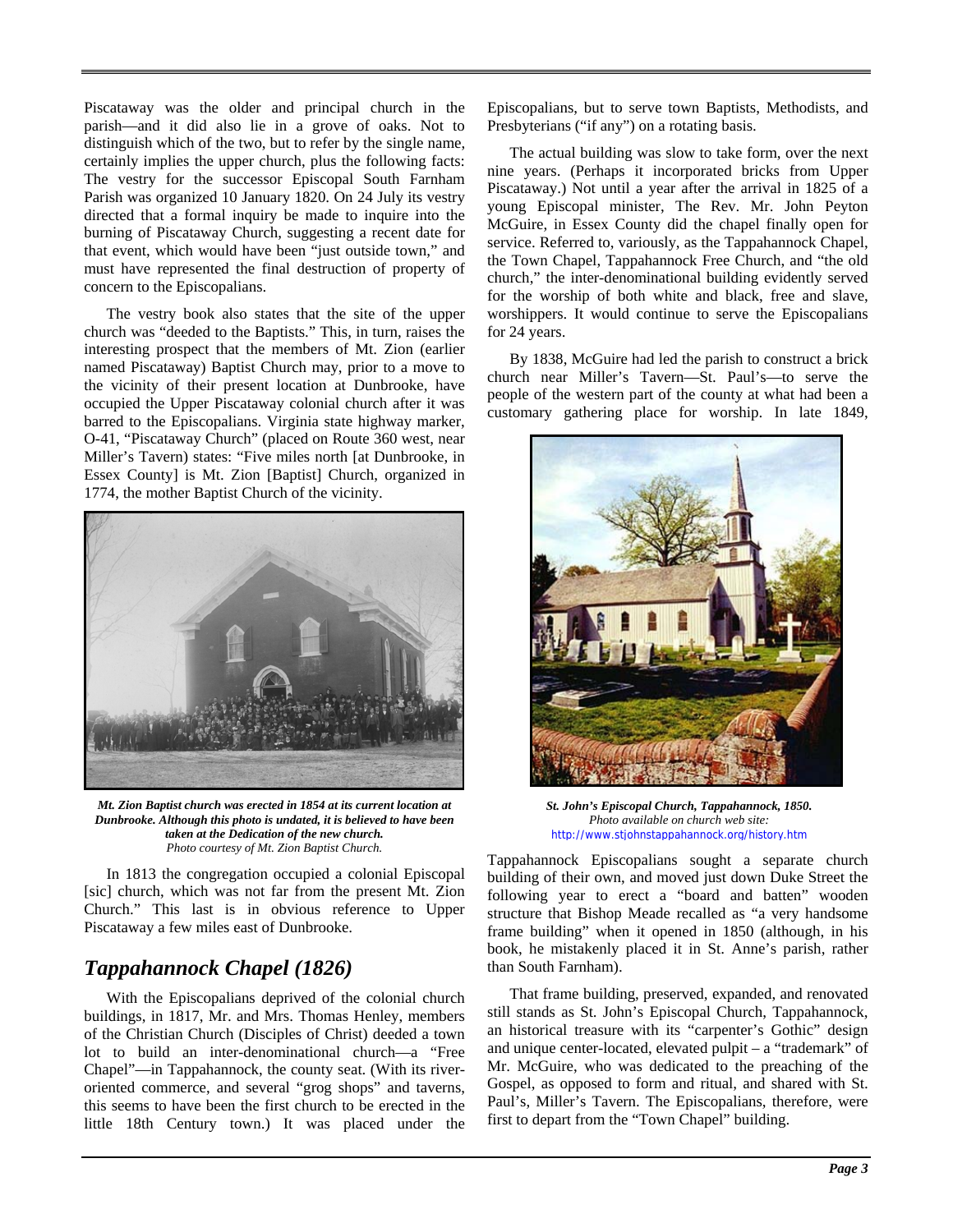After the war of the 1860s, Baptists established Centennial—later Beale Memorial—in the 1870s and, in 1875, took over the former court house in Tappahannock where, in a choice bit of irony, the unlicensed itinerant Baptist preachers had once been brought before the bar of justice.



*Centennial Baptist Church (c1875) was housed in the 1728 Court House. The name was changed to Beale Memorial Baptist Church in 1908. Settle Postal Card Collection, ECMHS.*

Evidently Baptist membership at the Town Chapel had embraced both white and black; with emancipation, some of the latter remained with their white brethren, while others withdrew to establish their own churches. The only hint of Presbyterian services at the Chapel is contained in *The Children of Bladensfield*, which refers to a Confederate army scout re-entering the town in 1862 to seek information, and hiding "behind the chimney of the old Presbyterian church."



*Mouzon Memorial - now Tappahannock Memorial Methodist Church, 1939. Photo courtesy of ECMHS.*

That left Methodist use unaccounted for, until, in January 2009, as part of renovation to its 1939 building, Tappahannock Memorial United Methodist Church (originally organized as Mouzon Memorial, named for a distinguished Methodist Bishop) opened a sealed box in a cornerstone to discover an account of the last two Methodist services, morning and evening, being held on 6 May 1884, "representing the last use of the Town Chapel for religious services" by any group. It had served well for 58 years. From that point on, it was to be used as a dwelling, a "town hall for the White People of Tappahannock," a motion picture theater, and a warehouse.

(On 20 December 1920, under orders from Judge Joseph Chinn to sell the "abandoned building," the Episcopalians of South Farnham had voted to sell their interest in the Tappahannock Chapel, and to donate it to the Tappahannock Town Hall Association.)

The old building they all once shared may have been built slowly but it was solid, for it still stands 183 years later, now housing a modern dry-cleaning establishment at the west end of Duke Street, and its brickwork—but not the glazed headers—can still be seen through layers of paint. (Might they also include bricks from the colonial churches?)



*Tappahannock Chapel (c1819-1920s) was converted in 1953 to Modern Cleaners. Photo courtesy of Suzanne P. Derieux, Tappahannock. VA.* 

Sentiment, and "tight money" due to the Great Depression, kept St. John's from being torn down in the 1930s, to be replaced by a brick building to match its parish hall. Little changed externally, with the exception of a mid-1970s expansion and it celebrated its 150th anniversary in 2000. Beale has recently moved outside of town limits; the Methodists are preparing to celebrate their 70th anniversary in a renovated structure. Presbyterians now occupy their own "Tappahannock Chapel," and other denominations, including the Church of Jesus Christ of Latter Day Saints (Mormons), Seventh-Day Adventists, and others now serve the faithful in the little town. Generally unknown to their modern members, they share a Colonial heritage worshipping together at Upper Piscataway and a mid-19th Century period in which they again shared a common structure for their services. Perhaps a reminder of their shared past can enrich their Lenten and Thanksgiving programs, the shared Christmas carols on the court house green, and their cooperative ministries to meet the needs of the county.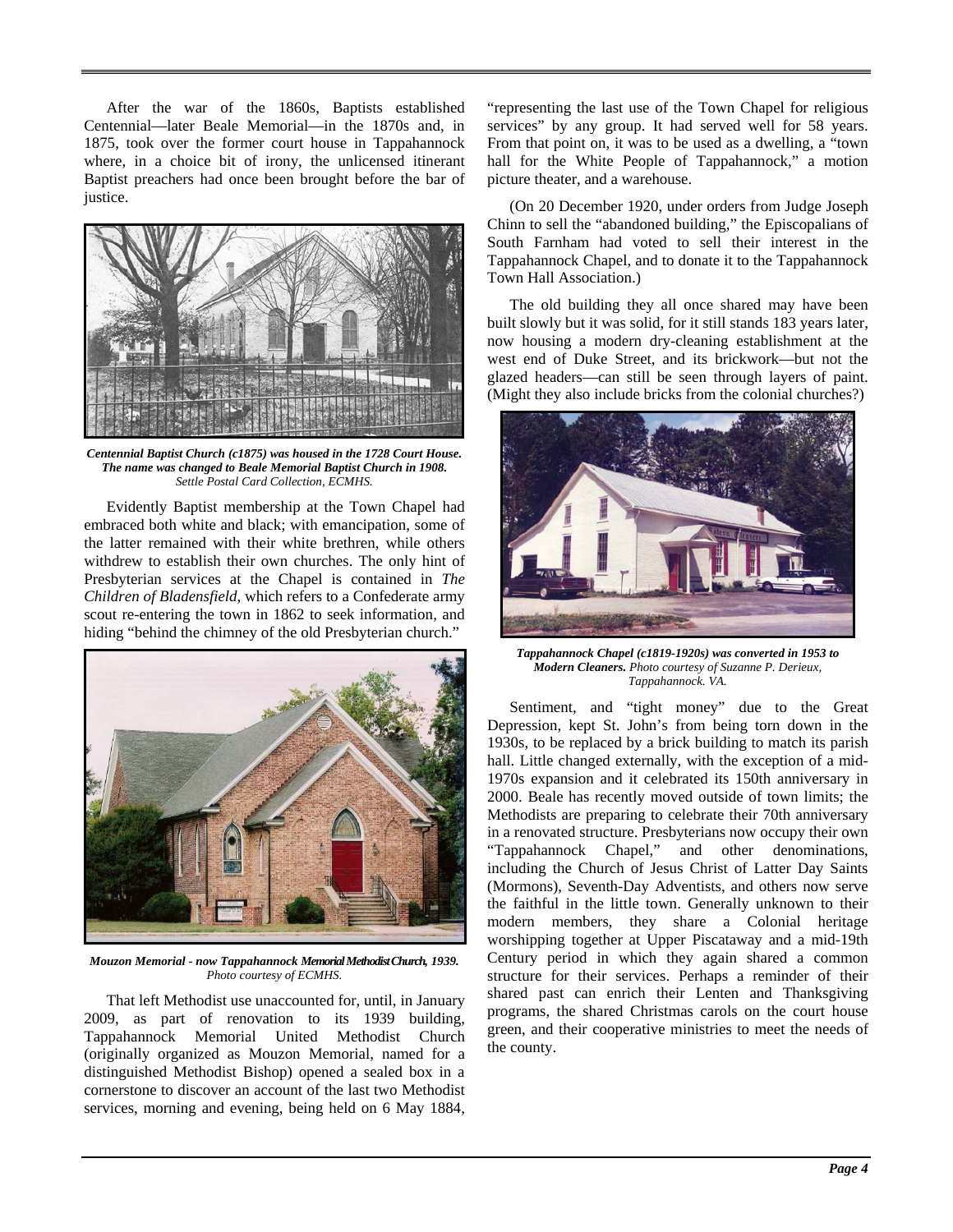#### *Sources:*

- Bates, Mildred K. *Planted 1774: Mount Zion Baptist Church (formerly Piscataway), Essex County, Dunbrooke, Va.* Privately printed.
- Blomquist, Ann K. *The Vestry Book of South Farnham Parish, Essex County, Virginia, 1739-1779*. Westminster, Maryland: Willow Bend Books, 2005.
- Garnett, William C. *Tidewater Tales*. Dunnsville, Virginia: Tidewater Publishing Company, 1927.
- Latané, Lucy Temple. *Parson Latané, 1672-1732*. Charlottesville, Virginia: The Michie Company, Printers, 1936. (Photocopy in possession of Harold Gouldman of Montross, VA.)
- Mason, George Carrington. "The Colonial Churches of Essex and Richmond Counties." *The Virginia Magazine of History and Biography*, Vol. 53, No. 1, January 1945.
- Meade, Bishop [William]. *Old Churches, Ministers and Families of Virginia*. Philadelphia: J.B. Lippincott & Co., 1857 (two volumes).
- Nelson, John K. *A Blessed Company: Parishes, Parsons, and Parishioners in Anglican Virginia, 1690-1776.* Chapel Hill: The University of North Carolina Press, 2001.
- Shepard, E. Lee. *A History of St. Paul's Episcopal Church, 7924 Richmond Highway, Millers Tavern, Va. 23115*. Richmond: Dietz Press, 2001.
- Spindle, Grace Dryden. *Beale Memorial Baptist Church: The First Hundred Years, 1875-1975. Tappahannock, VA. Privately* printed, Barbour Printing Services, Tappahannock, VA, 1975.
- Historical records of Tappahannock Memorial United Methodist Church, held by Church Historian Peyton Guest.

### **Author Biography**

**David Gaddy** retired from Federal service in 1994 and currently makes his home in Tappahannock. He was a co-author, with William A. Tidwell and James O. Hall, of the 1988 prize-winning "Come Retribution: the Confederate Secret Service and the Assassination of Lincoln", and served as a Board member and Bulletin editor for the National Cryptologic Museum Foundation in Maryland. He is a Life Member of both the Essex County Historical Society and the Museum, having served the former as vice-president, president, archivist, and occasional Bulletin editor, and the latter as founding board member and the first executive director. He is at work on a history of the Confederate Army's signal service.

*Historic Camden House Tour* 



# *7314 Camden Road Port Royal, VA 22535 Sunday, May 17, 2009*

#### *Guided Tours at 2, 3, and 4 pm, \$10 per tour ticket (limit of 20 tickets per tour)*

Essex County Museum and Historical Society will sponsor its annual historic home tour at *Camden*, one of the most complete and bestpreserved Italianate country houses in America. Built between 1857 and 1859 for William Carter Pratt, *Camden* appears today much as it did in its original architectural drawings. Mr. and Mrs. John R. Pratt, descendents and current residents, will personally conduct each tour.

Tickets can be purchased at the museum, 218 Water Lane, in Tappahannock, through the post, or e-mail. Specify your choice of tour time. Tickets requested through post or e-mail will be mailed upon receipt of payment. Contact Amy Griffin at 443-3893 for more information on this event or visit us at [www.essexmuseum.org](http://www.essexmuseum.org/). Directions to the tour site will be included on the ticket. Make checks payable to **ECMHS** and mail to ECMHS, POB 404, Tappahannock, VA 22560. Credit cards are acceptable. The deadline for ticket purchase is April 30, 2009.